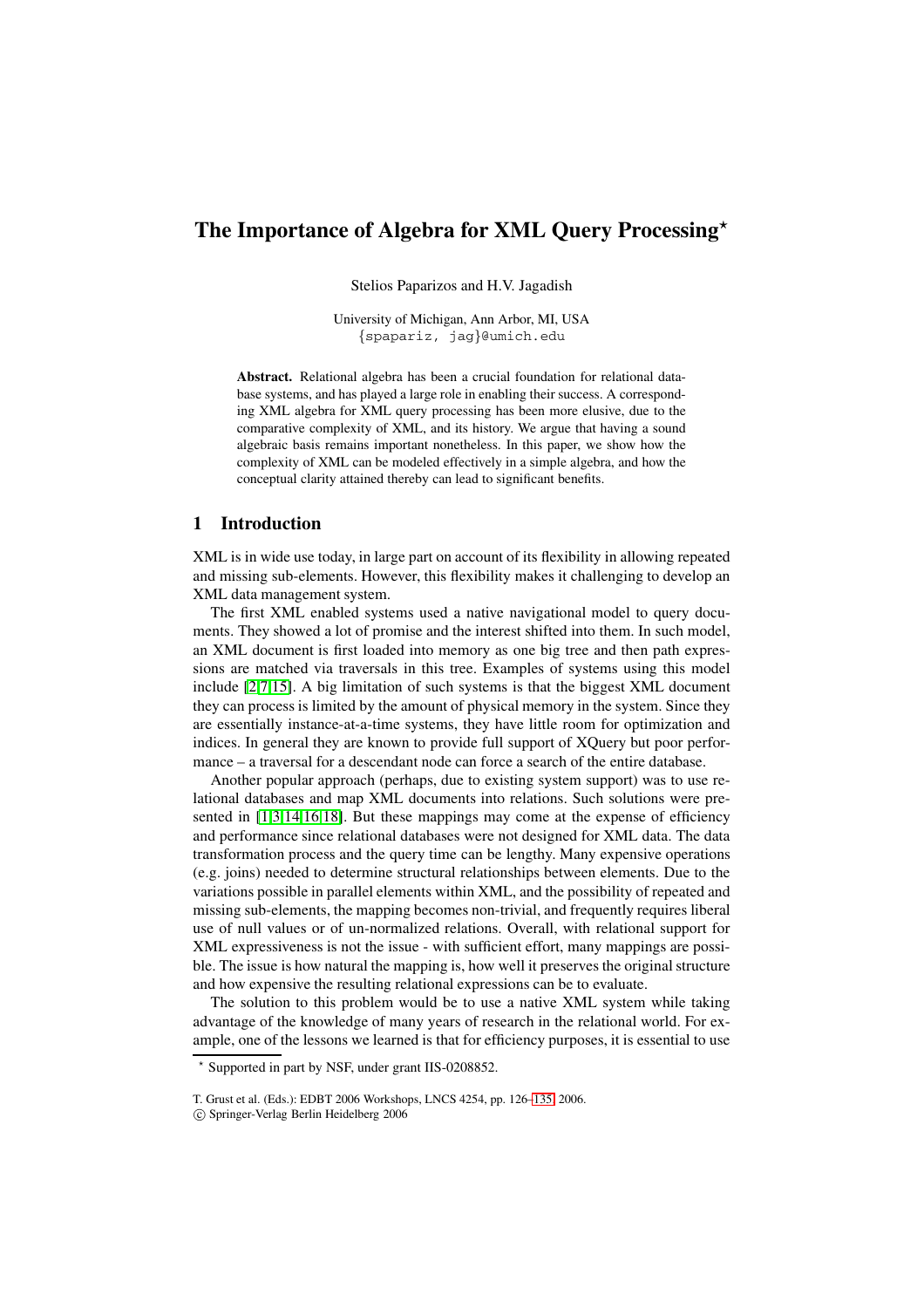Selection pattern tree for a simple query



<span id="page-1-1"></span>**Fig. 1.** A pattern tree corresponding to the query 'Select articles with some author and with title that contains Transaction'

'set-at-a-time' processing instead of 'instance-at-a-time'. We also know that the careful choice of evaluation plan can make orders of magnitude difference in query cost. And finally, the relational algebra is long recognized as a useful intermediate form in query processing. From all of the above we conclude that a set-oriented bulk algebra is essential in XML query processing.

Yet, although native algebraic solutions appear to be the better system approach (with significant existing efforts like those in [\[6](#page-9-9)[,17\]](#page-9-10)), there is no universally accepted XML algebra. In this paper we present our algebraic XML solution and demonstrate its strengths. We start by introducing our basis, the pattern trees and show a Tree Algebra for XML in Section [2.](#page-1-0) We continue with a discussion in XML and XQuery order related issues in Section [3.](#page-2-0) Then we show some practical advances in XML algebras in Section [4](#page-4-0) and some optimization opportunities that arise in Section [5.](#page-6-0) We conclude the paper with a few final words in Section [6.](#page-8-0)

### <span id="page-1-0"></span>**2 Ideal Algebra - Tree Algebra for XML**

In the relational model, a tuple is the basic unit of operation and a relation is a set of tuples. In XML, a database is often described as a forest of rooted node-labeled trees. Hence, for the basic unit and central construct of our algebra, we choose an *XML query pattern* (or *twig*), which is represented as a rooted node-labeled tree. An example of such tree, we call it *pattern tree*, is shown in Figure [1.](#page-1-1) An edge in such tree represents a structural inclusion relationship, between the elements represented by the respective pattern tree nodes. The inclusion relationship can be specified to be either immediate (parent-child relationship) or of arbitrary depth (ancestor-descendant relationship). Nodes in the pattern tree usually have associated conditions on tag names or content values.

Given an XML database and a query pattern, the *witness trees* (pattern tree matchings) of the query pattern against the database are a forest such that each witness tree consists of a vector of data nodes from the database, each matches to one pattern tree node in the query pattern, and the relationships between the nodes in the database satisfy the desired structural relationship specified by the edges in the query pattern. The set of witness trees obtained from a pattern tree match are all structurally identical. Thus, a pattern tree match against a variegated input can be used to generate a structurally homogeneous input to an algebraic operator. Sample of witness trees can be found in Figure [2.](#page-2-1)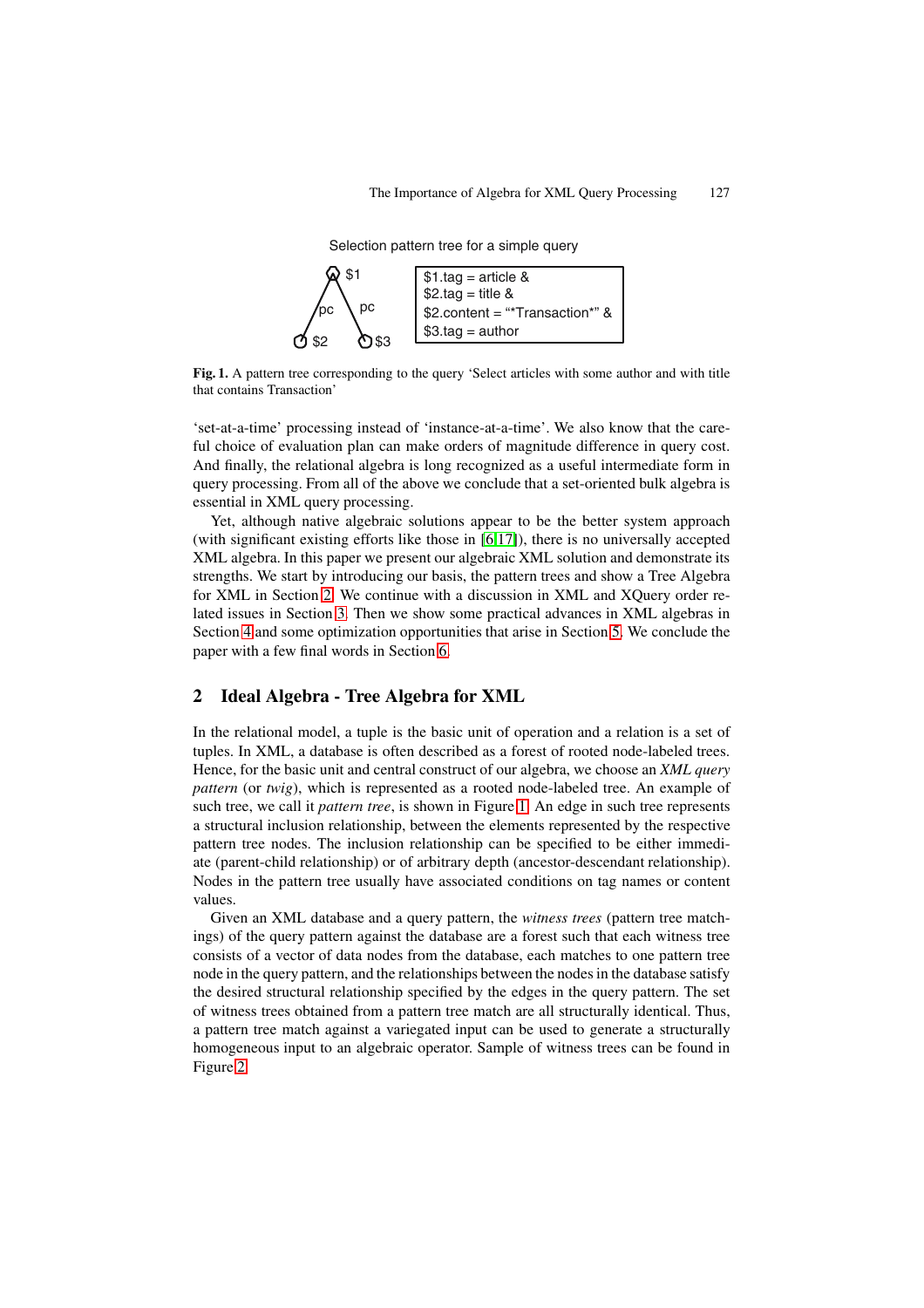Sample matching sub-trees for the DBLP dataset



<span id="page-2-1"></span>**Fig. 2.** A sample of the resulting witness trees produced from the matching of the tree in Figure [1](#page-1-1) to the DBLP dataset

|  | 1. ORDER BY clause,                               |
|--|---------------------------------------------------|
|  | explicit, depends on value.                       |
|  | 2. Re-establish original document order,          |
|  | <i>implicit, required by XML.</i>                 |
|  | 3. Binding order of variables,                    |
|  | implicit, depends on variable binding predicates. |
|  |                                                   |

**Fig. 3.** Ordering Requirements for XML and XQuery

<span id="page-2-2"></span>Using this basic primitives, we developed an algebra, called *Tree Algebra for XML* (TAX), for manipulating XML data modeled as forests of labeled ordered trees. Motivated both by aesthetic considerations of intuitiveness, and by efficient computability and amenability to optimization, we developed TAX as a natural extension of relational algebra, with a small set of operators. TAX is complete for relational algebra extended with aggregation, and can express most queries expressible in popular XML query languages. Details about the algebra, with illustrative examples can be found in [\[5\]](#page-9-11).

# <span id="page-2-0"></span>**3 Ordering and Duplicates**

XML itself incorporates semantics in the order data is specified. XML queries have to respect that and produce results based on the order of the original document. XQuery takes this concept even further and adds an extra implicit ordering requirement. The order of the generated output is sensitive to the order the variable binding occurred in the query, we call this notion *'binding order'*. Additionally, a FLWOR statement in XQuery may include an explicit *ORDERBY* clause, specifying the ordering of the output based on the value of some expression – this is similar in concept with ordering in the relational world and SQL. To facilitate our discussion we summarize the XML and XQuery order properties in Figure [3.](#page-2-2)

Although XML and XQuery require ordering, many "database-style" applications could not care less about order. This leaves the query processing engine designer in a quandary: should order be maintained, as required by the semantics, irrespective of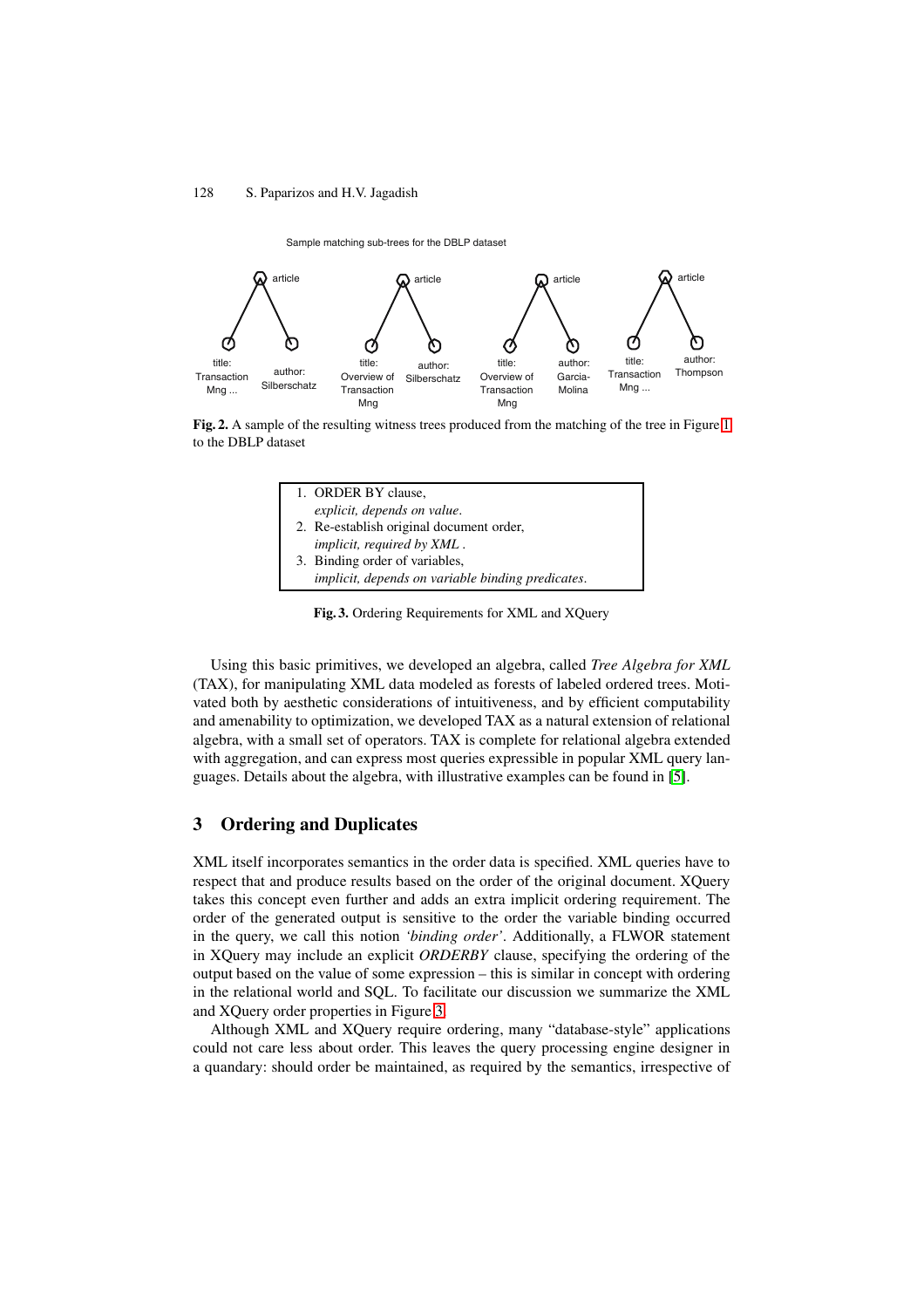

<span id="page-3-0"></span>**Fig. 4.** Collections with Ordering Specification O-Spec. A "fully-ordered" collection in (1), two variations of a "partially-ordered" collection in (2.a) and (2.b) and an unordered collection in (3). Duplicates are allowed in these examples, so (3) is not a set.

the additional cost; or can order be ignored for performance reasons. What we would like is an engine where we pay the cost to maintain order when we need it, and do not incur this overhead when it is not necessary. In algebraic terms, the question we ask is whether we are manipulating sets, which do not establish order among their elements, or manipulating sequences, which do.

The solution we propose is to define a new generic *Hybrid Collection* type, which could be a set or a sequence or even something else. We associate with each collection an *Ordering Specification O-Spec* that indicates precisely what type of order, if any, is to be maintained in this collection.

As an example, in Figure [4,](#page-3-0) we can see a few ordered collections using the *Ordering Specification*. A simple sorting procedure using all B nodes (identifiers), sorting them in ascending order and placing all empty entries in the beginning is described by (B, asc, l). In part (1) of the Figure we see a "fully-ordered" collection; all the nodes in every tree were used to perform the sort. A "fully-ordered" collection has one and only one way that the trees can be ordered (absolute order). In parts (2.a) and (2.b) we see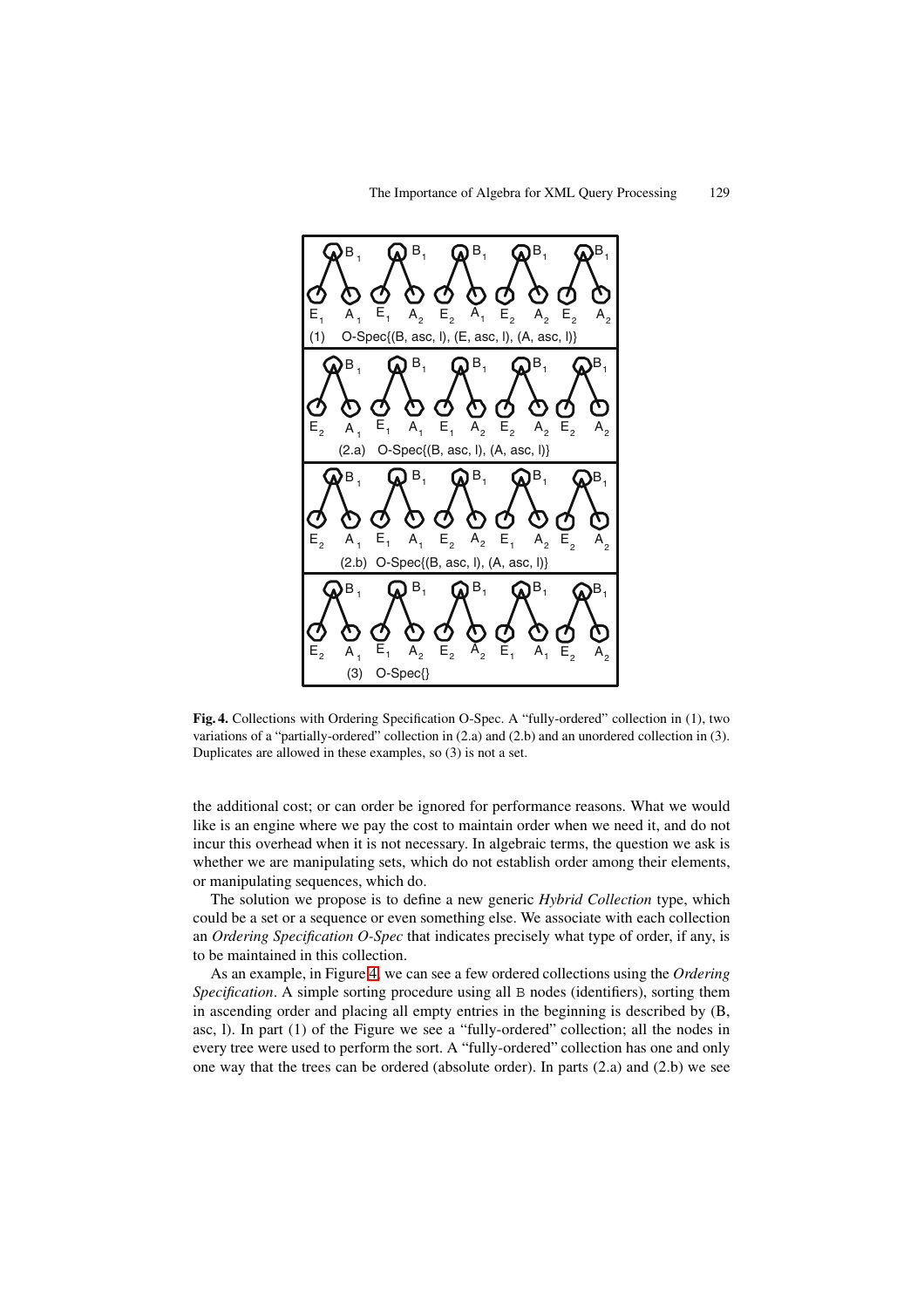

<span id="page-4-1"></span>**Fig. 5.** Collections of trees coupled with their Duplicate Specification D-Spec. All types of duplicates are allowed in (1), deep-tree comparison is used to eliminate duplicates in (2) and duplicates are eliminated in (3) using a partial comparison on B and E nodes. Both (2) and (3) can be thought as sets since no duplicates exist.

the same "partially-ordered" collection; only nodes in parts of every tree were used to perform the sort. A "partially-ordered" collection can potentially have multiple ways it can be ordered. Parts (2.a) and (2.b) show the same collection ordered by the same key with clearly more than one representations of the absolute tree order. In part (3) we see a collection with unspecified order (any order).

Duplicates in collections are also a topic of interest, not just for XML, but for relational data as well. In relational query processing, duplicate removal is generally considered expensive, and avoided where possible even though relational algebra formally manipulates sets that do not admit duplicates.The more complex structure of XML data raises more questions of what is equality and what is a duplicate. Therefore there is room for more options than just sets and multi-sets. Our solution is to extend the *Hybrid Collection* type with an explicit *Duplicate Specification D-Spec* as well.

An example of collections with *D-Spec* describing how duplicates were previously removed from them can be found in Figure [5.](#page-4-1) Notice the duplicates that exist in part (1), how the last tree from (1) is removed in part (2) and how multiple trees are removed in part (3).

Using our Hybrid Collections we extended our algebra. Thus, we were able to develop query plans that maintain as little order as possible during query execution, while producing the correct query results and managing to optimize duplicate elimination steps. Formal definitions of our collections, extensions to algebraic operations along with the algorithm for correct order can be found in [\[12\]](#page-9-12). We believe our approach can be adopted in any XML algebra, providing correctness and flexibility.

# <span id="page-4-0"></span>**4 Tree Logical Classes (TLC) for XML**

XQuery semantics frequently requires that nodes be clustered based on the presence of specified structural relationships. For example the RETURN clause requires the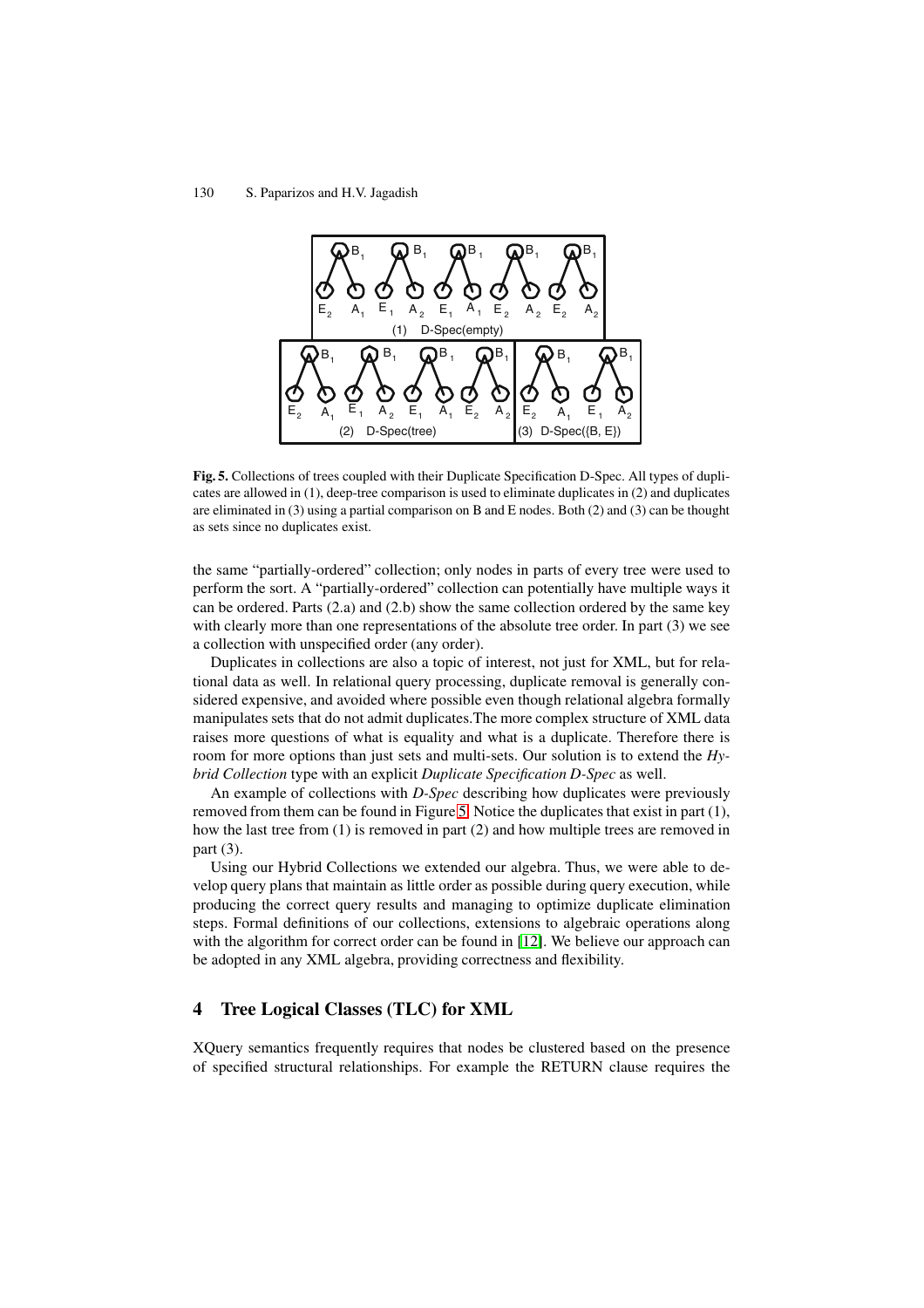

**Fig. 6.** A sample match for an Annotated Pattern Tree

<span id="page-5-0"></span>complete subtree rooted at each qualifying node. A traditional pattern tree match returns a set of 'flat' witness trees satisfying the pattern, thus requiring a succeeding grouping step on the parent (or root) node. Additionally, in tree algebras, each algebraic operator typically performs its own pattern tree match, redoing the same selection time and time again. Intermediate results may lose track of previous pattern matching information and can no longer identify data nodes that match to a specific pattern tree node in an earlier operator. This redundant work is unavoidable for operators that require a homogeneous set as their input without the means for that procedure to persist.

The loss of *Structural Clustering*, the *Redundant Accesses* and the *Redundant Tree Matching* procedures are problems caused due to the witness trees having to be similar to the input pattern tree, i.e. have the same size and structure. This requirement resulted in homogeneous witness trees in an inherently heterogeneous XML world with missing and repeated sub-elements, thus requiring extra work to reconstruct the appropriate structure when needed in a query plan. Our solution uses Annotated Pattern Trees (APTs) and Logical Classes (LCs) to overcome that limitation.

Annotated Pattern Trees accept edge matching specifications that can lift the restriction of the traditional one-to-one relationship between pattern tree node and witness tree node. These specifications can be "-" (exactly one), "?" (zero or one),"+" (one or more) and "\*" (zero or more). Figure [6](#page-5-0) shows the example match for an annotated pattern tree. The figure illustrates how annotated pattern trees address heterogeneity on both dimensions (height and width) using variations of annotated edges. So  $A_1$ ,  $A_2$  and  $E_2, E_3$  are matched into clustered siblings due to the "+" and "\*" edges in the APT. On the flip side  $D_1, D_2$  matchings will produce two witness trees for the first input tree (the second tree is let through, although there is no D matching) due to the "?" edge in the APT.

Once the pattern tree match has occurred we must have a logical method to access the matched nodes without having to reapply a pattern tree matching or navigate to them. For example, if we would like to evaluate a predicate on (some attribute of) the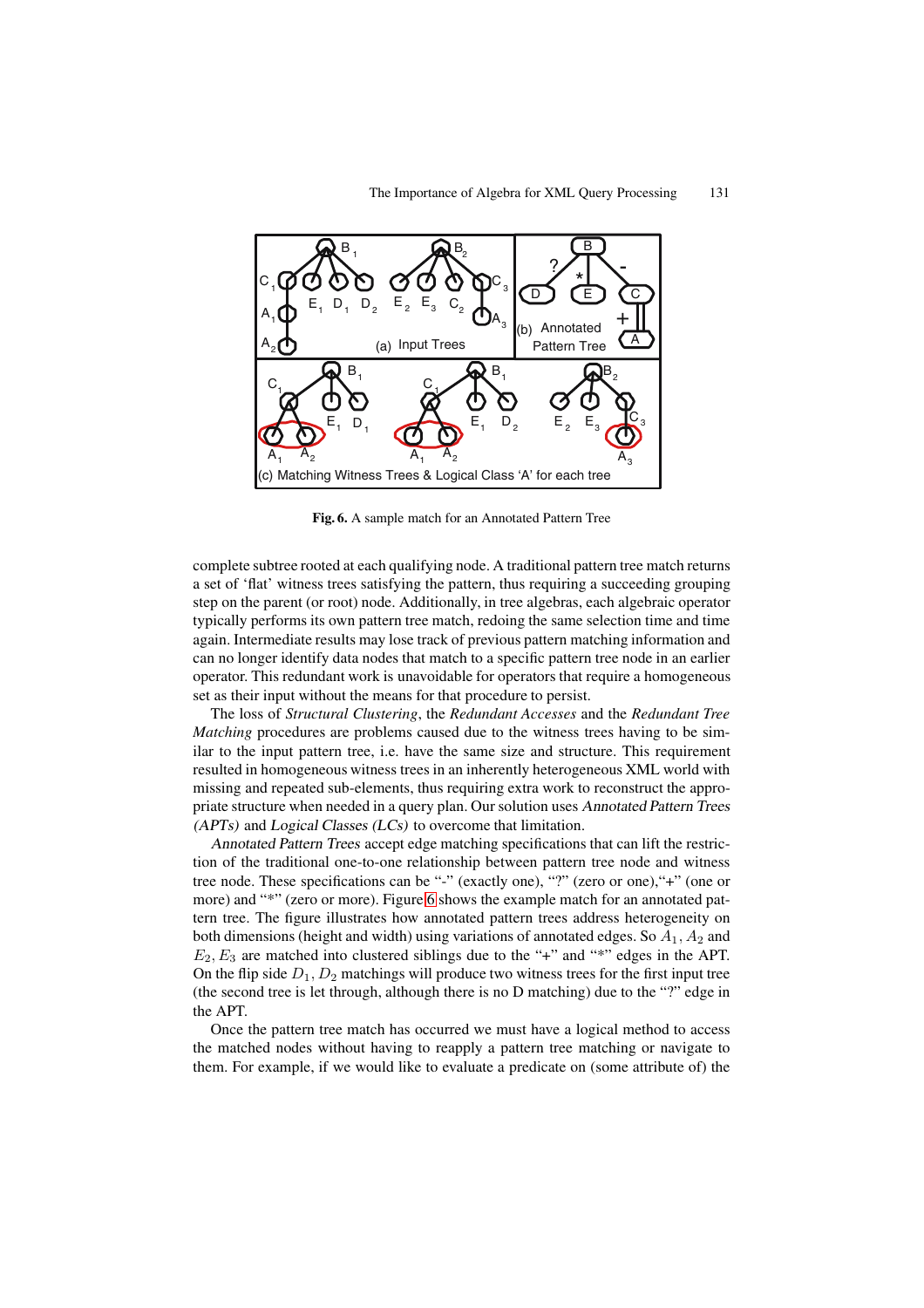

**Fig. 7.** Query 1: Group by *author* query (After XQuery use case 1.1.9.4 Q4)

<span id="page-6-2"></span>"A" node in Figure [6,](#page-5-0) how can we say precisely which node we mean? The solution to his problem is provided by our Logical Classes. Basically, each node in an annotated pattern tree is mapped to a set of matching nodes in *each* resulting witness tree – such set of nodes is called a Logical Class. For example in Figure [6,](#page-5-0) the red(gray) circle indicates how the A nodes form a logical class for each witness tree. Every node in every tree in any intermediate result is marked as member of at least one logical class<sup>1</sup>. We also permit predicates on logical class membership as part of an annotated pattern tree specification, thus allowing operators late in the plan to reuse pattern tree matches computed earlier.

Using this techniques we extended TAX into our *Tree Logical Class* (TLC) algebra. We discuss our operators and our translation algorithm for XQuery to TLC along with other details in [\[13\]](#page-9-13). We base our discussion on our physical algebra seen in [\[11\]](#page-9-14).

### <span id="page-6-0"></span>**5 Algebraic Optimizations**

In this section we demonstrate some of the advantages we get by using algebraic primitives to produce more efficient solutions. We discuss how we address grouping in XQuery and also show some algebraic rewrites that focus on smart placement of ordering and duplicate operations.

*Grouping:* While SQL allows for grouping operations to be specified explicitly, XQuery provides only implicit methods to write such queries. For example consider a query that seeks to output, for each author, titles of articles he or she is an author of (in a bibliography database). A possible XQuery statement for this query is shown in Figure [7.](#page-6-2) A direct implementation of this query as written would involve two distinct retrievals from the bibliography database, one for authors and one for articles, followed by a join. Yet, one of our basic primitives of our algebra is a GROUPBY operator, thus enabling us to produce a 'smarter' plan than the one dictated by XQuery.

The procedure uses a rewrite that operates in the following way. In the beginning, the parser will 'naïvely' try to interpret the query from Figure [7](#page-6-2) as a join following the logic specified in XQuery. Then a rewrite will transform the plan into a more efficient

<span id="page-6-1"></span><sup>&</sup>lt;sup>1</sup> Base data, read directly from the database, has no such association.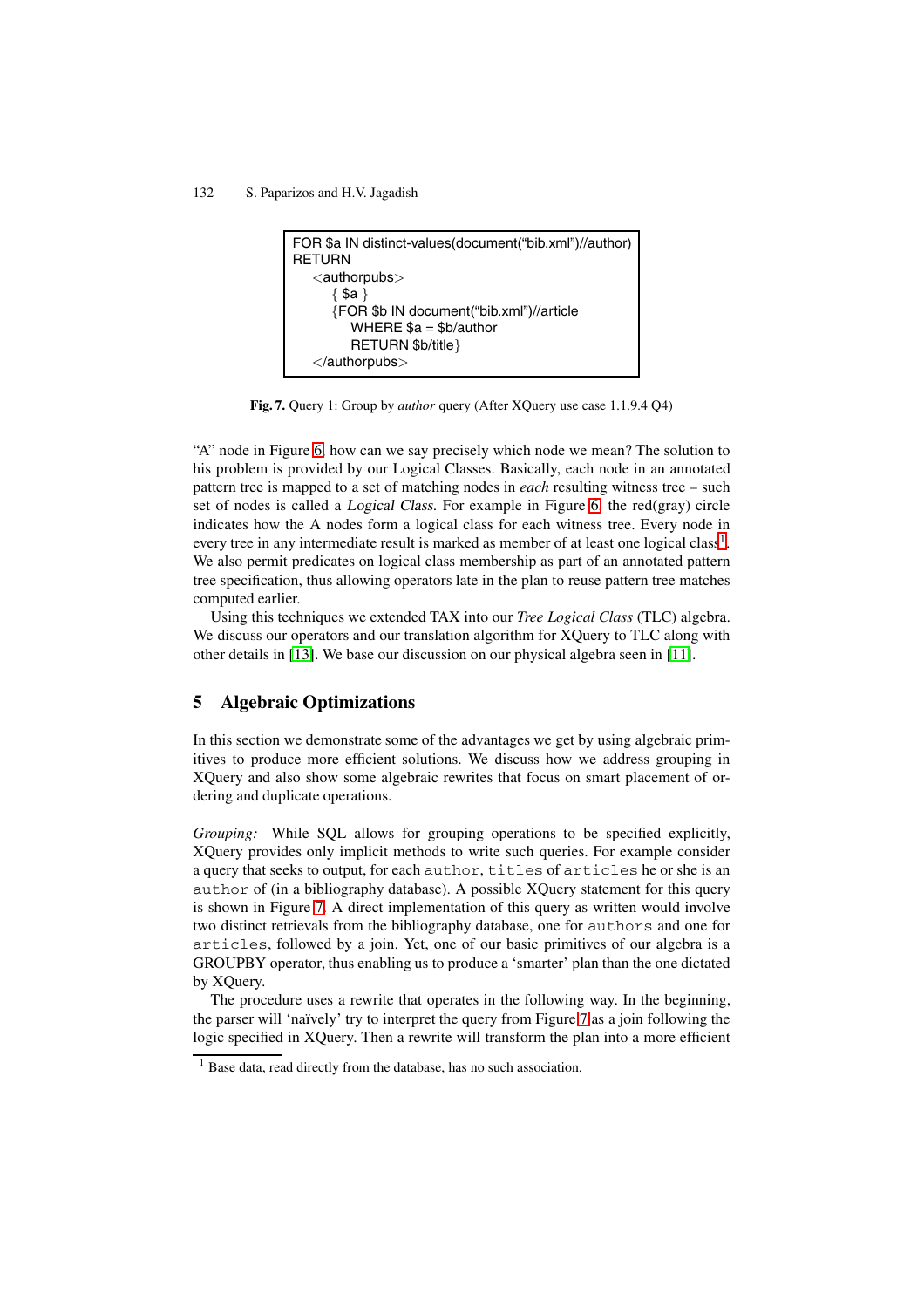

**Fig. 8.** GROUPBY rewrite for Query 1

<span id="page-7-0"></span>

Fig. 9. On the right the rewritten plan having pushed the Sort into the Select

<span id="page-7-1"></span>one using the GROUPBY operator. First, a selection will be applied on the database using the pattern tree of Figure [8.](#page-7-0)a followed by a projection. This will produce a collection of trees containing all article elements and their author and title children. Next the input pattern tree to be used by the GROUPBY operator will be generated. For Query 1 this is shown at Figure [8.](#page-7-0)b. The GROUPBY operator (grouping basis : *author*) will be applied on the generated collection of trees and the intermediate tree structures in Figure [8.](#page-7-0)c are produced. Finally a projection is done keeping only the necessary nodes.

The power of the algebra allows for the transformation of the 'naïve' join plan into a more efficient query plan using grouping – overcoming the XQuery nuances and making it similar to a relational query asking for the same information. Details of the rewrite algorithm along with more complex scenarios can be found in [\[10\]](#page-9-15).

*Duplicates and Ordering:* As we discussed in Section [3,](#page-2-0) smart operation placement of ordering and duplicate elimination procedures can cause orders of magnitude difference in evaluation performance. We show two examples of such rewrites. Details for both techniques along with other examples are found in [\[12\]](#page-9-12).

We start by showing an example on how we optimize ordering in Figure [9.](#page-7-1) The rewrite takes advantage of our extended operations that use *Ordering Specification*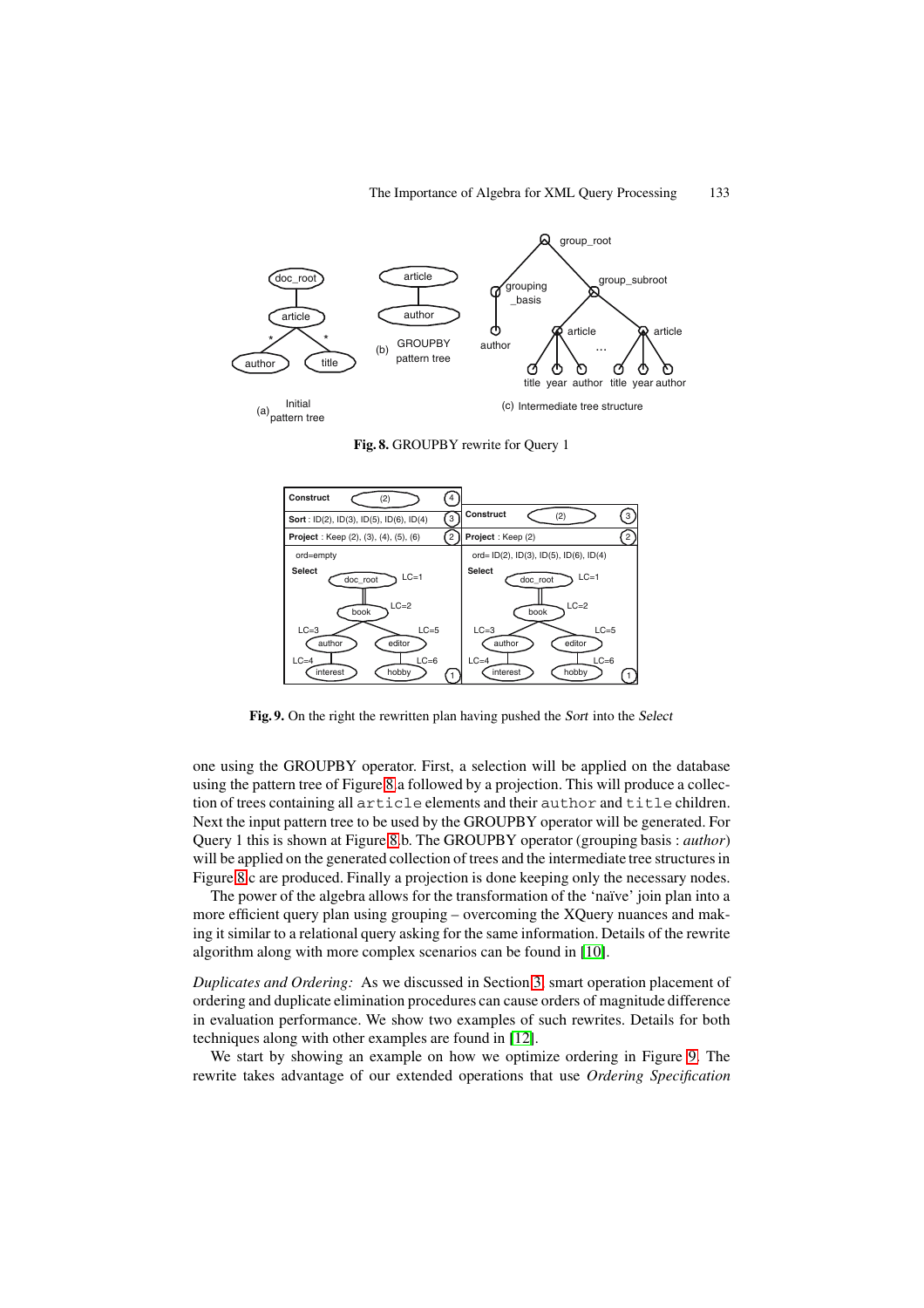

**Fig. 10.** Minimizing Duplicate Elimination procedures

<span id="page-8-1"></span>annotations to push the Sort procedure into the original Select. Thus, the rewrite provides the cost based optimizer with the means to efficiently plan the pattern tree match using the appropriate physical access methods, without having to satisfy a blocking Sort operation at the final step of the query plan.

Additionally, we show an example on how duplicate elimination procedures can be minimized in Figure [10.](#page-8-1) First, we 'naïvely' force a duplicate elimination after every operation to produce the correct behavior. Then our technique detects and removes all redundant procedures by checking which operations will potentially produce duplicates. With the last step, we take advantage of our 'partial' duplicate collections and manage to remove the duplicate elimination procedure completely.

# <span id="page-8-0"></span>**6 Final Words**

The flexibility of XML poses a significant challenge to query processing: it is hard to perform set-oriented bulk operations on heterogeneous sets. In this paper, we proposed our algebraic framework as an effective means to address this problem. We introduced the *Pattern Tree* as the basic unit of operations and developed an algebra that consumes and produces collections of trees in TAX. We discussed how we address efficiently the very complex ordering requirements of XML and XQuery using our *Hybrid Collections*. We showed some practical extensions to tree algebras with the *Annotated Pattern Trees* and *Logical Classes* of TLC. Finally, we hinted on some optimization opportunities that arise with the use of algebra.